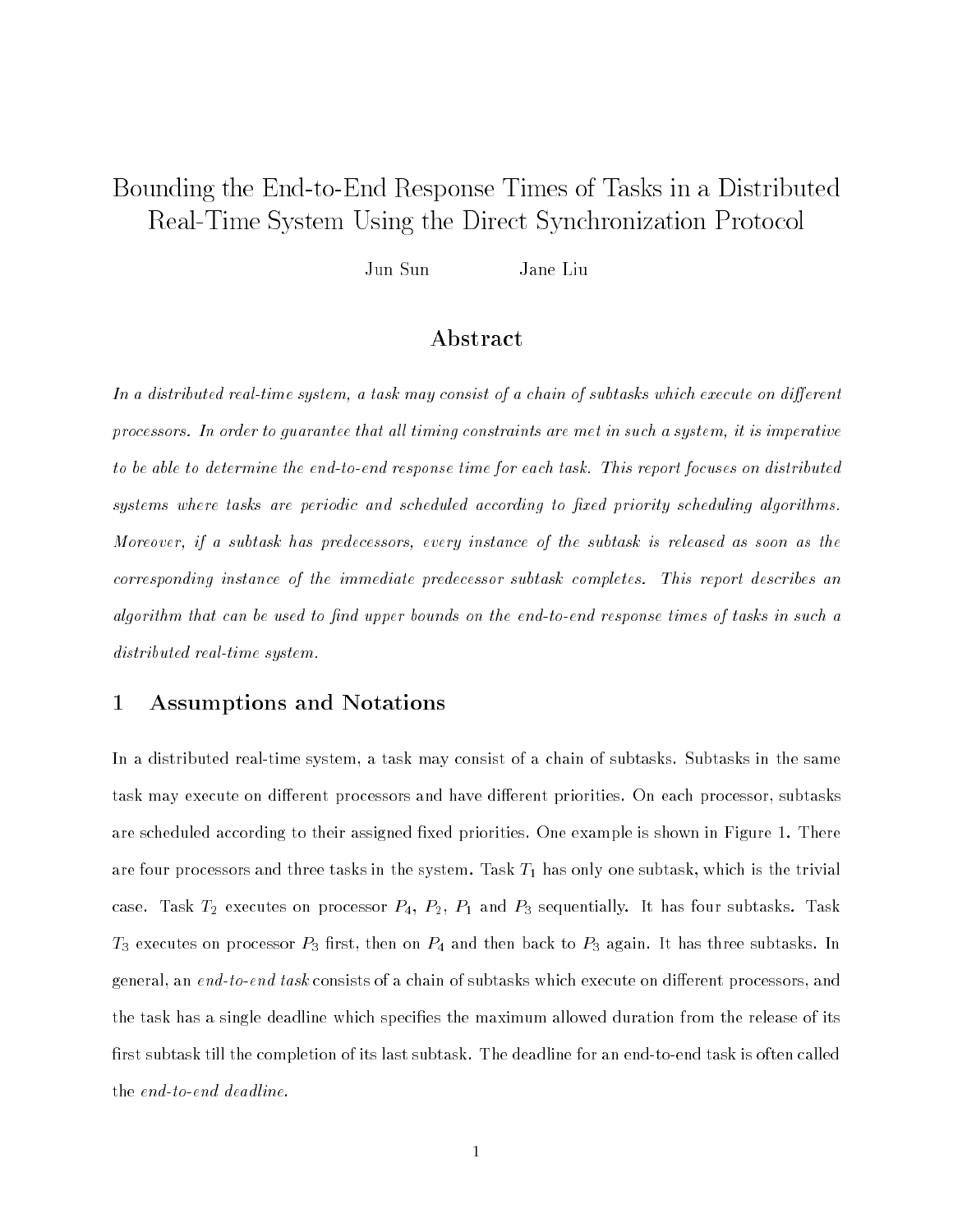

Figure 1: An End-to-End System

In this report we focus our attention on tasks that are periodic. By a task being periodic, we mean that the first subtask of the task is released periodically and later subtasks in the chain are released according to the *synchronization protocol* used in the system. (More precisely speaking, the inter-arrival time between two consecutive instances of the first subtask is no shorter than the period.) This report considers only the *Direct Synchronization (DS)* protocol. According to this protocol, an instance of a subtask that has predecessors is released immediately after the corresponding instance of its immediate predecessor completes. (For more discussion on synchronization protocols, interested readers can refer to [1].) For example, a *monitoring* task in a control system may have three subtasks: (1) the *sampling* subtask which samples physical parameters on the field processor, (2) the *transmission* subtask which transmits the date over a communication link, and (3) the *displaying* subtask which processes the data and displays them on the control processor. If the DS protocol is used in the system, the *transmission* subtask will send the data immediately when the data are obtained by the sampling subtask, and the displaying subtask will start to process the data as soon as the data arrive at the control processor.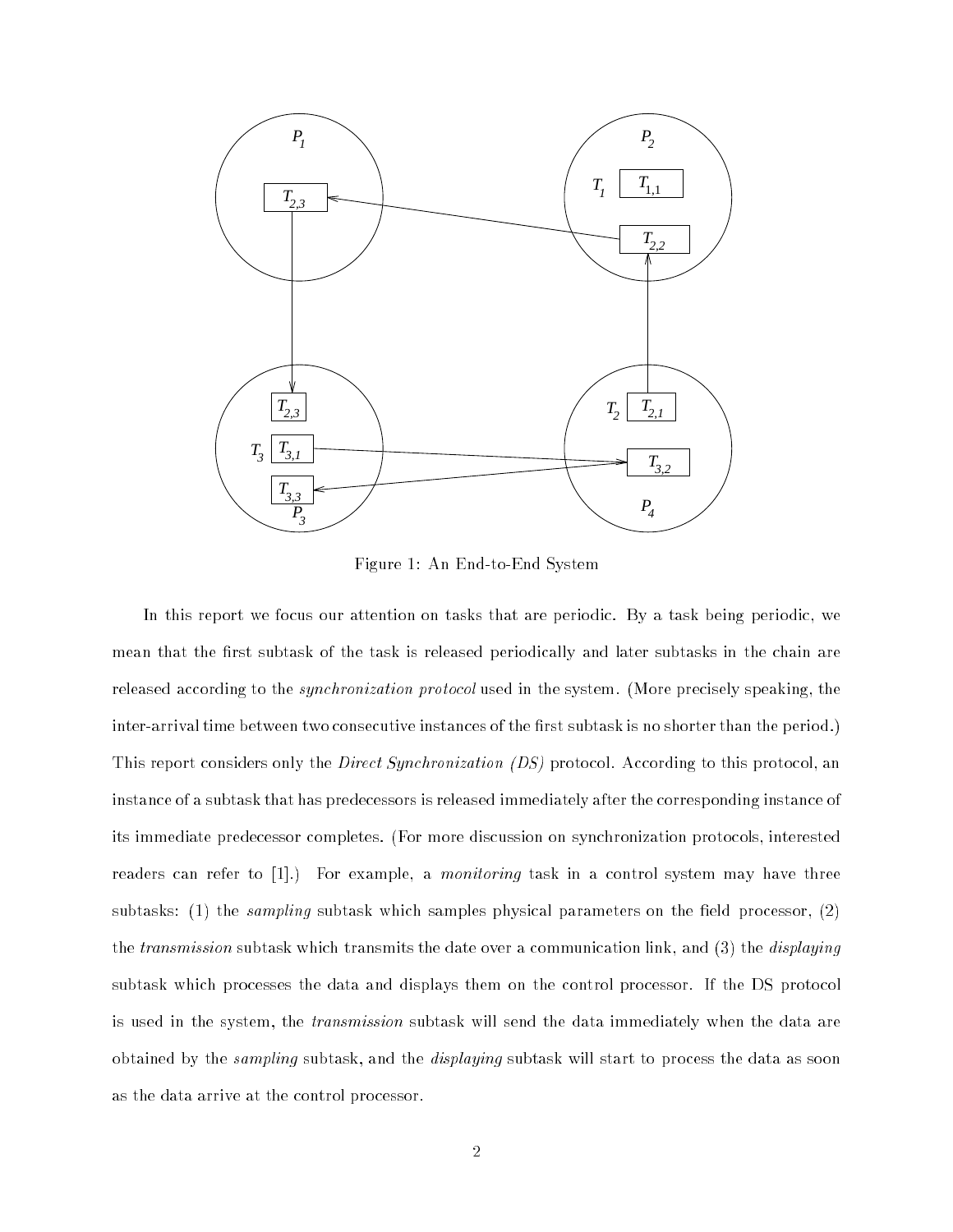The end-to-end response (EER) time of a task (instance) is the length of time from the release of an instance of its first subtask till the completion of the corresponding instance of its last subtask. In this report, we address the problem of how to compute an upper bound on the end-to-end response times of tasks in a distributed system when the execution of subtasks is synchronized according to the DS protocol. The assumptions we make in this report are listed below.

- 1. The system consists of a set  $\{P_i\}$  of processors and a set  $\{T_i\}$  of end-to-end tasks.
- 2. An end-to-end-task Time  $\frac{1}{\ell}$  , There are precedence are subtasting  $\frac{1}{\ell}$ ,  $\frac{1}{\ell}$  ,  $\frac{1}{\ell}$  ,  $\frac{1}{\ell}$  ,  $\frac{1}{\ell}$  ,  $\frac{1}{\ell}$  ,  $\frac{1}{\ell}$  ,  $\frac{1}{\ell}$  ,  $\frac{1}{\ell}$  ,  $\frac{1}{\ell}$  ,  $\frac{1}{\ell}$  ,  $\frac$ constraints between any two consecutive subtasks in the same chain. Specically, an instance of subtask  $T_{i,j}$  must complete before the corresponding instance of  $T_{i,j+1}$  can start.
- 3. Each task  $T_i$  is a periodic task. The period of  $T_i$  is  $p_i$ . Again, we mean that the first subtask  $\left( T_{i,1}\right)$  is released periodically at the period  $p_{i}$  and later subtasks in the chain are released according to the DS protocol.
- 4. The maximum execution time of each subtask  $T_{i,j}$  is  $\tau_{i,j}$ . Furthermore, the minimum execution time of each subtask is greater than zero.
- 5. Each subtask is assigned a fixed priority. Subtasks on each processor are scheduled together based on their priorities.
- 6. If there are multiple instances of  $T_{i,j}$  are ready for execution, they are scheduled on a FIFO basis. Let  $T_{i,j}(g)$  denote the  $g$ th instance of  $T_{i,j}$ . It is equivalent to say that subtask instance  $T_{i,j}(g)$  must complete before  $T_{i,j}(g+1)$  can start. This is the strategy typically used in practice.

A closely related work is done by Tindell, et al. [2], where a similar problem is addressed. Near the end of this report, we will compare our approach with the one in [2].

### 2 Clumping Effect

In a system that uses the DS protocol, the *time demand analysis* for periodical task systems [3, 4, 5] cannot be used directly to obtain a bound on the response time of each subtask. In the worst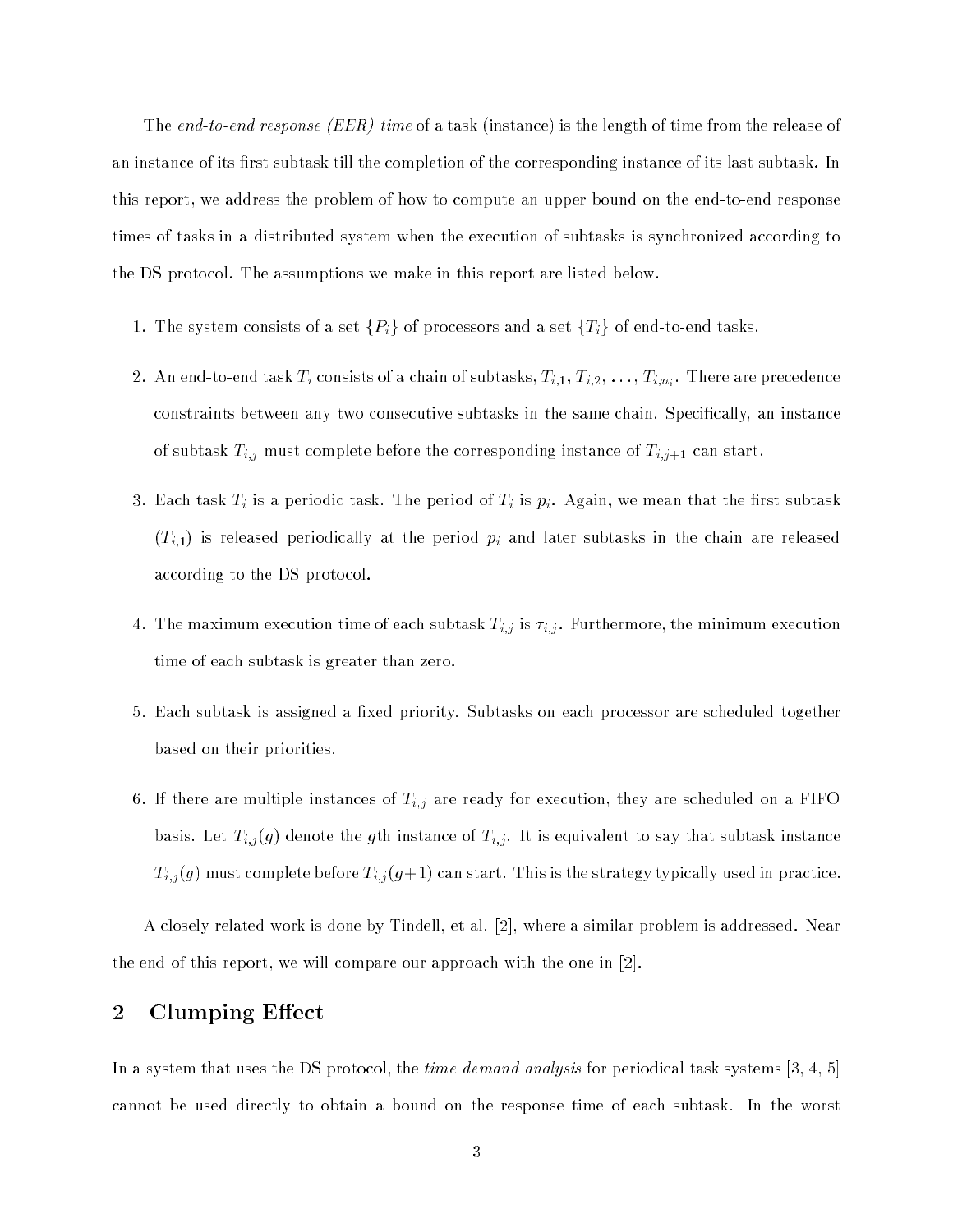case, several instances of a higher-priority subtask may execute back-to-back consecutively or rather closely together in time, a phenomenon called the *clumping effect*. The example in Figure 2 illustrates this effect. Each circle in the picture represents a processor, and each box represents a subtask that executes on the processor. The subtask parameters are listed in the parentheses in each box representing the subtask. The first number is the period, and the second is the maximum execution time. The end-to-end relative deadline for each task is equal to its period.



Figure 2: Example to Illustrate the Clumping Effect

We assume that on  $P_1$  subtask  $T_{1,1}$  has higher priority than  $T_{2,1}$ , and on  $P_2$  subtask  $T_{2,2}$  has higher priority than  $T_{3,1}.$  In addition, we assume that task  $T_3$  has a phase of 4 and others have zero phases. A schedule for the first 10 time units of this simple system is shown in Figure 3. In the schedule, we notice that the first two instances of  $T_{2,1}$  complete at time 4 and 8, causing two instances of  $T_{2,2}$  to be released at those times. Because the completion times of  $T_{2,1}$  are not periodic, the release times of  $T_{2,2}$  are not periodic. As a result, the first two instances of  $T_{2,2}$  execute close together, which causes the first instance of  $T_{3,1}$  to be preempted twice by  $T_{2,2}$ , and  $T_3$  misses its deadline at time 10. On the other hand, if  $T_{2,2}$  were released periodically,  $T_{3,1}$  would never be preempted twice by  $T_{2,2}$ because they have the same period.

In general, the completion time of a subtask can vary widely, especially if the subtask is near the tail of a long subtask chain. The variation is not only caused by preemption by higher priority subtasks but also due to variations in the execution times of subtasks. If one instance of  $T_{i,j}$  completes rather late but all subsequent instances complete relatively early, it is conceivable that many instances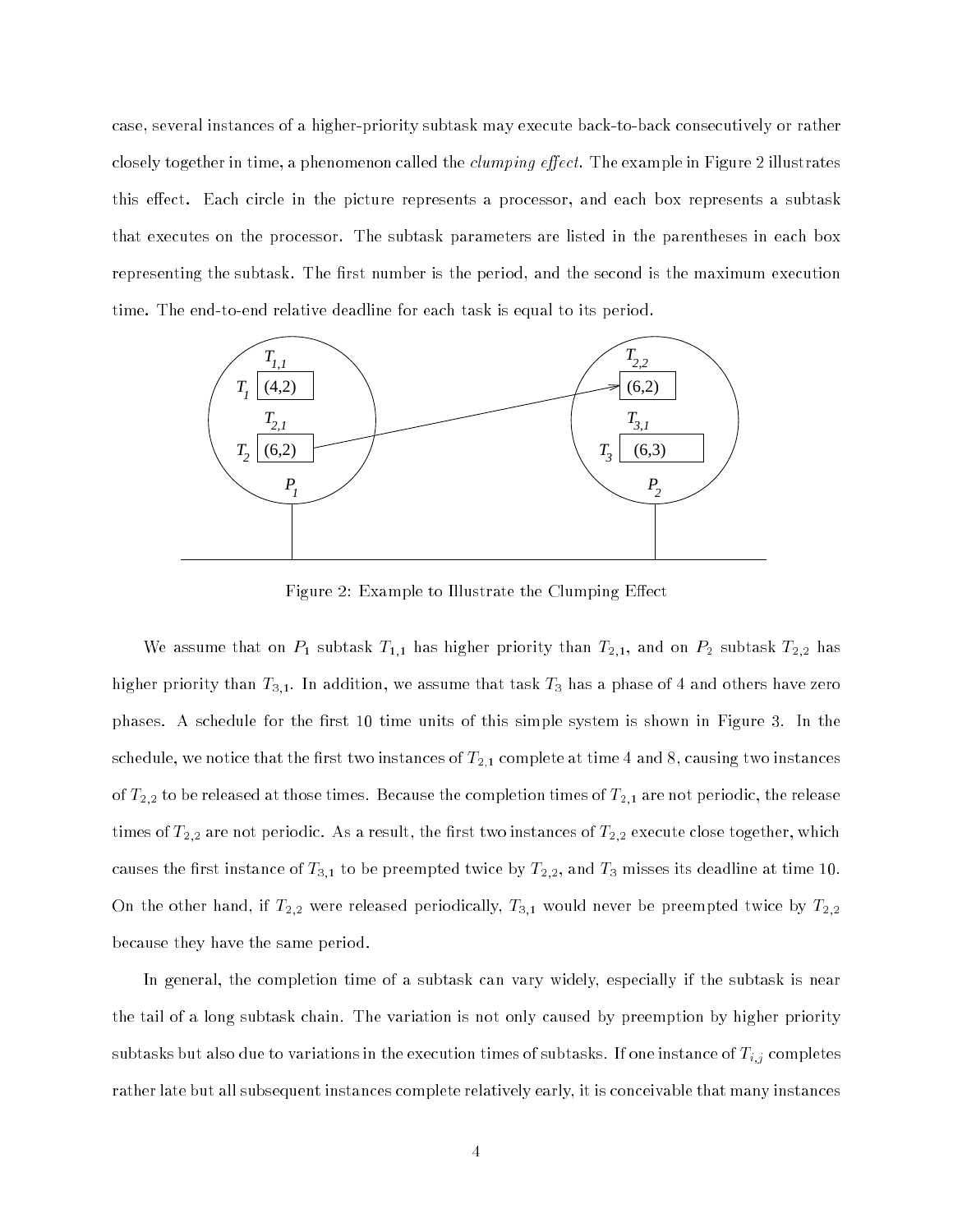of  $T_{i,j+1}$  can be released and ready for execution almost at the same time. If there is another subtask on the same processor as  $T_{i,j+1}$  but with a lower priority, its execution will be delayed much further than if  $T_{i,j+1}$  were released periodically. As a consequence, the schedulability of the whole system is affected negatively. This is what we call the *clumping effect*.



 $T_{3}$ misses its deadline

Figure 3: One Schedule of the System in Example 1

When we bound the end-to-end response time of a task, a natural approach is to bound the response times of all its subtasks and then sum the bounds together. The clumping effect, however, causes many difficulties for this approach. We note, from the previous example, that a subtask whose execution is synchronized according to the DS protocol interferes with the execution of a lower priority subtask on the same processor much more than a periodic subtask. To bound the extra interference precisely, we will end up with a mutual dependent system to solve [2]. Furthermore, since many instances of the same subtask can be released almost at the same time, they may interfere with each other (because later instances need to wait until previous instances complete before they can start). Under this situation the bound on the response time of a subtask may be quite pessimistic.

In this report, we take a different approach. For each subtask  $T_{i,j}$ , we define its *intermediate* end-to-end response time, or its IEER time, to be the length of time from the release of an instance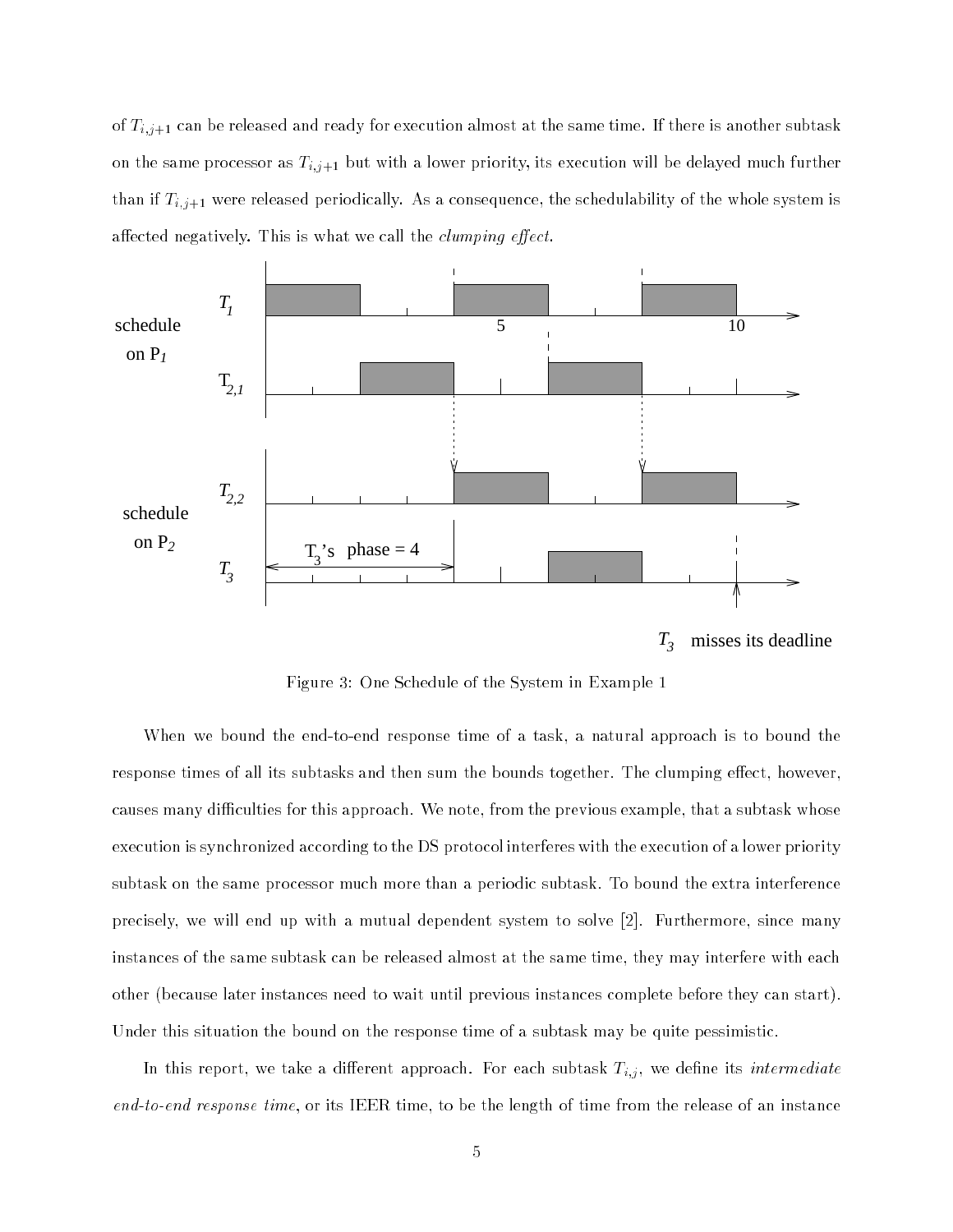of  $T_{i,1}$  till the completion of the corresponding instance of  $T_{i,j}$ . We bound the IEER times of subtasks instead of the response times of subtasks, and naturally the bounds on the IEER times of the last subtasks are the bounds on the EER times of the corresponding parent tasks.

## 3 Algorithm EERT/DS

The algorithm that uses the above described strategy is called Algorithm EERT/DS. Figure 4 shows its structure. The input to Algorithm EERT/DS is the parameters of a set of end-to-end periodic tasks,  $\mathbf{T}$ , and the output is a set **R** of correct upper bounds on the task EER times. According to Algorithm  $EERT/DS$ , we first obtain an initial upper bound on the IEER time for each subtask  ${R_{i,j}}$ . This initial bound may be too optimistic, i.e., the bound may be incorrect because it can be smaller than the actual worst-case IEER time of the subtask. We then feed both the parameters of the tasks and the initial bounds to Algorithm IEERT, which computes a set  $\{K_{i,j}\}$  of new upper bounds on subtask IEER times. If all the new bounds are equal to their corresponding bounds at input, the bound  $R_{i,n_i}$  on the IEER time of the last subtask of each task is the (correct) upper bound  $R_i$  on the task EER time obtained by Algorithm EERT/DS. Otherwise, we set  $R_{i,j}$  to be equal to  $\kappa_{i,j}$  for every subtask, use the new input and apply Algorithm IEERT again. We repeat this iterative process until all the new bounds are equal to their corresponding input bounds. In the rest of this section we first describe Algorithm IEERT, and then prove that the bounds obtained by Algorithm EERT/DS are correct upper bounds on task IEER times when the iteration terminates.

### 3.1 Algorithm IEERT

We now focus on Algorithm IEERT, which takes as input the parameters of a set of end-to-end periodic tasks in the system and upper bounds on the IEER times of subtasks. The algorithm computes a set of new upper bounds on the IEER times of subtasks as the output. In the following discussion, we focus on subtask  $T_{i,j}$ , the *target subtask* whose IEER time is to be bounded.

The key technique used in Algorithm IEERT is an extension of busy period analysis [4, 5]. We first define a  $\phi$ -level idle point and a  $\phi$ -level busy period.

**Definition 1** In the schedule of a processor P, a time instant t is a  $\phi$ -level idle point if only if every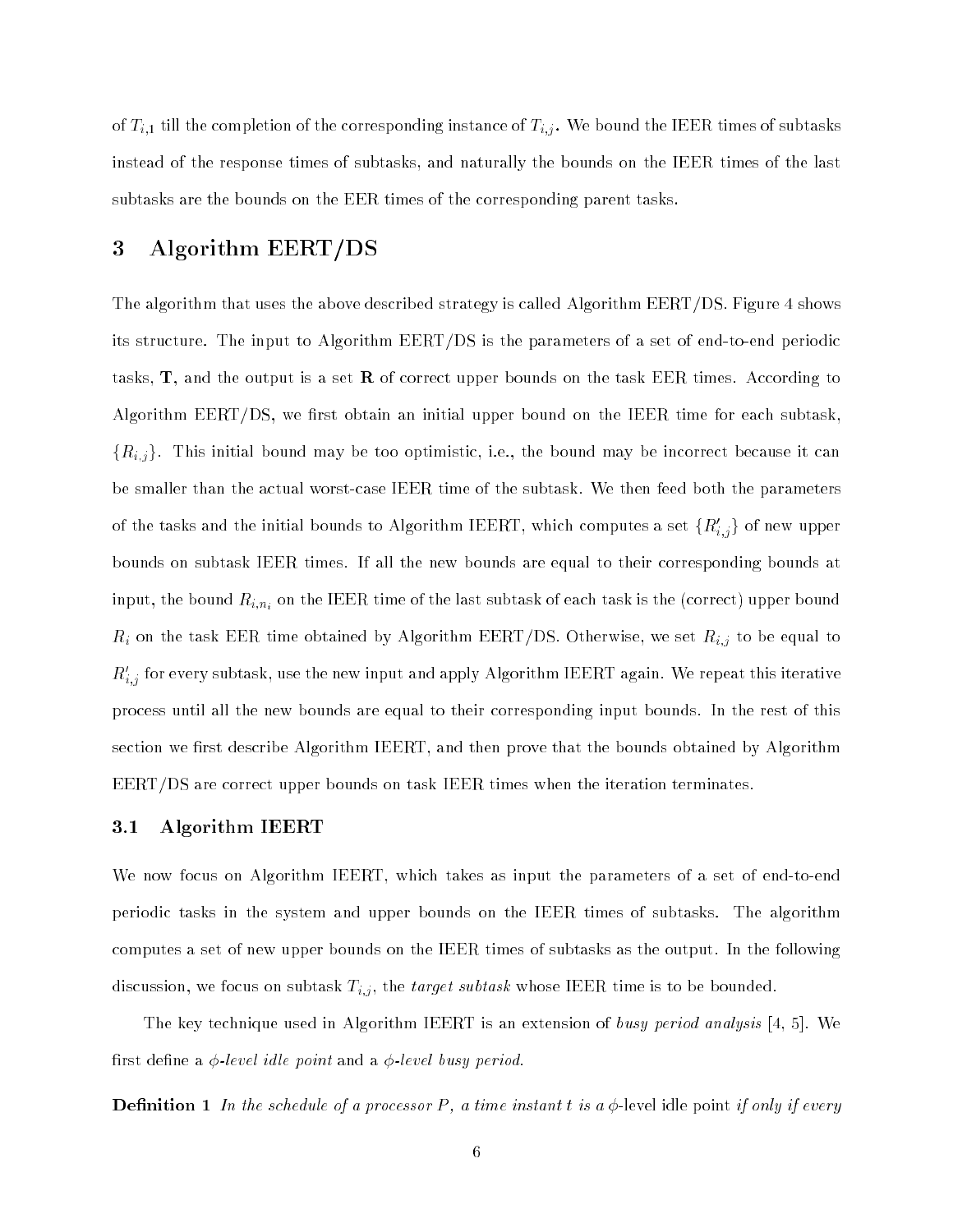

Figure 4: The Diagram of Algorithm EERT/DS

subtask instance that is released on P before time t and has priority higher than or equal to  $\phi$  has completed by time t.

**Definition 2** A  $\phi$ -level busy period is a time interval of non-zero length between two consecutive  $\phi$ -level idle points in a schedule.

Intuitively, a  $\phi$ -level busy period is simply a time interval during which only subtasks with priorities higher than or equal to  $\phi$  execute. However, the intuitive understanding of a busy period can be misleading. For example, in Figure 5, subtask  $T_{2,1}$  has higher priority than  $T_{1,1}$ . In the interval  $(t_1, t_3)$  subtasks with priorities higher than or equal to  $\phi_{1,1}$  execute continuously. However,  $(t_1, t_3)$  is not a single  $\phi_{1,1}$ -level busy period. Instead, according to the definition, it consists of two  $\phi_{1,1}$ -level busy periods,  $(t_1, t_2)$  and  $(t_2, t_3)$ , because  $t_2$  is an idle point. In our subsequent discussion, by a busy period, we mean a  $\phi_{i,j}$ -level busy period in the schedule of the processor where  $T_{i,j}$  executes unless otherwise stated.  $(T_{i,j}$  is the target subtask.)

We now derive a bound on the maximum duration D of a  $\phi_{i,j}$ -level busy period and the maximal number M of instances of  $T_{i,j}$  that can be in a  $\phi_{i,j}$ -level busy period. Let  $H_{i,j}$  denote the set of subtasks, excluding  $T_{i,j}$ , that are on the same processor as  $T_{i,j}$  and have priorities higher than or equal to  $T_{i,j}$ . Suppose the maximum duration of a  $\phi_{i,j}$ -level busy period is D. At the end of the busy period, the time supply since the beginning of the busy period must be equal to the total time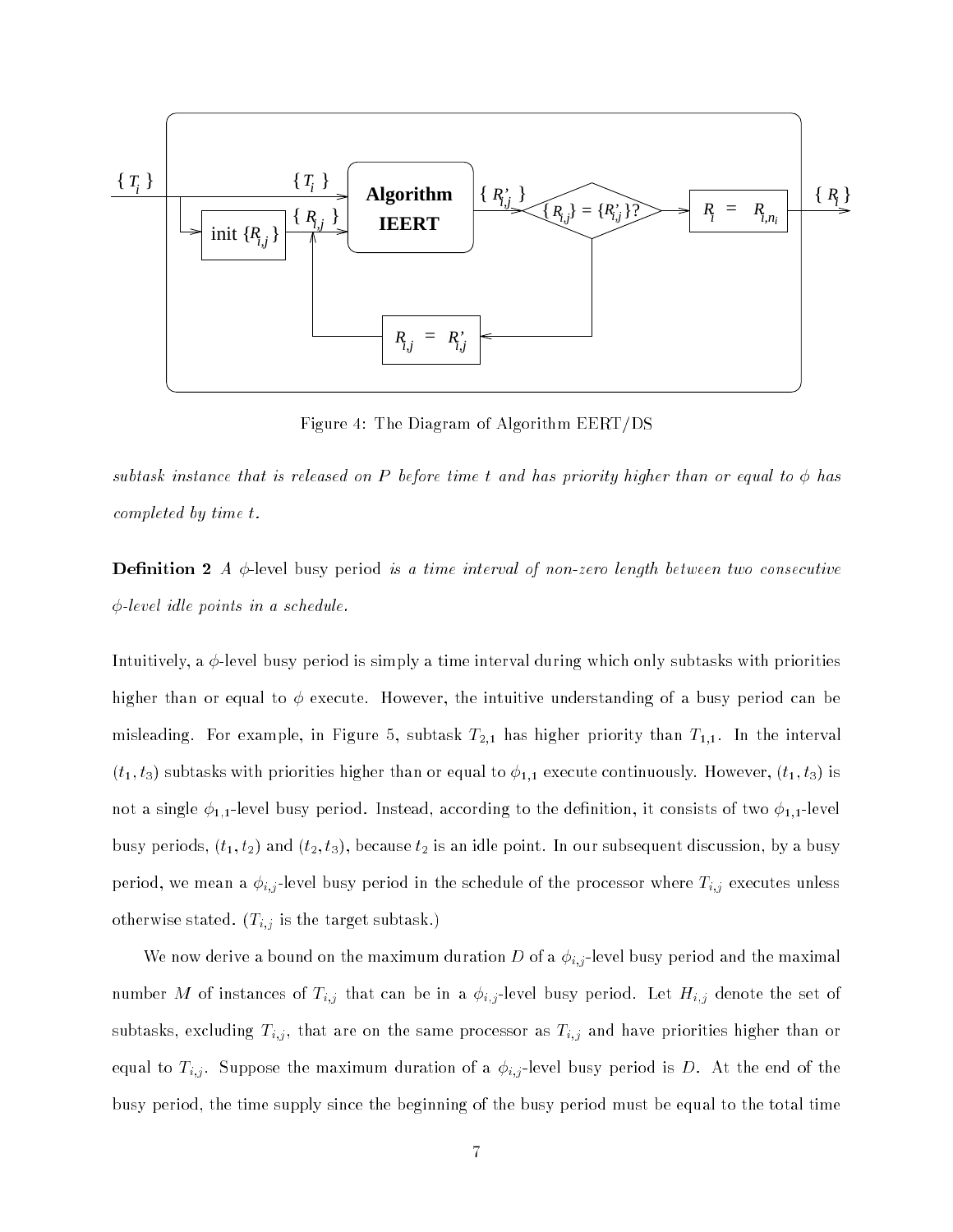

Figure 5: Tricky Situation of Busy Periods in a Schedule

demand of all the subtask instances released and completed in the busy period, i.e.,

$$
D = \sum_{T_{u,v} \in H_{i,j} \cup \{T_{i,j}\}} M_{u,v} \times \tau_{u,v}
$$
 (1)

where  $M_{u,v}$  is number of instances of  $T_{u,v}$  in  $(H_{i,j} \cup \{T_{i,j}\})$  that are executed in the busy period.

To bound  $M_{u,v},$  we examine Figure 6 which illustrates the releases of instances of  $T_{u,v}$  in a busy period, as well as the corresponding instances of the predecessors of  $T_{u,v}$ . Let  $T_{u,v}(1)$   $(T_{u,v}(M_{u,v}))$ denote the first (last) instance of  $T_{u,v}$  executed in the busy period.  $T_{u,1}(1)$   $(T_{u,1}(M_{u,v}))$  denotes the instance of  $T_{u,1}$  corresponding to  $T_{u,v}(1)$   $(T_{u,v}(M_{u,v}))$ . In the figure,  $r_{x,y}(z)$  indicates the release time of subtask instance  $T_{x,y}(z)$ . Obviously the number of instances of  $T_{u,v}$  in the busy period is equal to the number of instances of  $T_{u,1}$  released in interval  $[r_{u,1}(1), r_{u,1}(M_{u,v})]$ . Since subtask  $T_{u,1}$  is a periodic subtask, we can bound the number of instances of  $T_{u,1}$  released in interval  $[r_{u,1}(1), r_{u,1}(M_{u,v})]$ if we can bound the duration of the interval. From the gure, we can derive a upper bound on the duration of interval  $[r_{k,1}(1), r_{u,1}(M_{u,v})]$  as follows.

$$
r_{u,1}(M_{u,v}) - r_{u,1}(1) < ((t_0 + D) - t_0) + (r_{u,v}(1) - r_{u,1}(1)) \le D + R_{u,v-1}
$$

where  $R_{u,v-1}$  is the input upper bound on the IEER time of  $T_{u,v-1}$ . (By assumption,  $R_{i,0}$  is equal to 0 for any i.) Consequently, the number  $M_{u,v}$  of instances of  $T_{u,v}$  in the  $\phi_{i,j}$ -level busy period can be bounded by  $\lceil (D + R_{u,v-1})/p_u \rceil$ . Eq.(1) can thus be re-written as

$$
D = \sum_{T_{u,v} \in H_{i,j} + \{T_{i,j}\}} \left[ \frac{D + R_{u,v-1}}{p_u} \right] \tau_{u,v}
$$
\n(2)

Equation (2) has a solution for D if  $\sum_{T_u,v\in H_i} \sum_{j\in T_u,v}/p_u$  is less than 1. A simple iterative process can be applied to obtain the solution. We first rewrite the right-hand side of Eq.(2) as a function of D, denoted by  $W(D)$ . Let  $S_0 = W(0+)$ . (Here  $0+$  stands for an arbitrarily small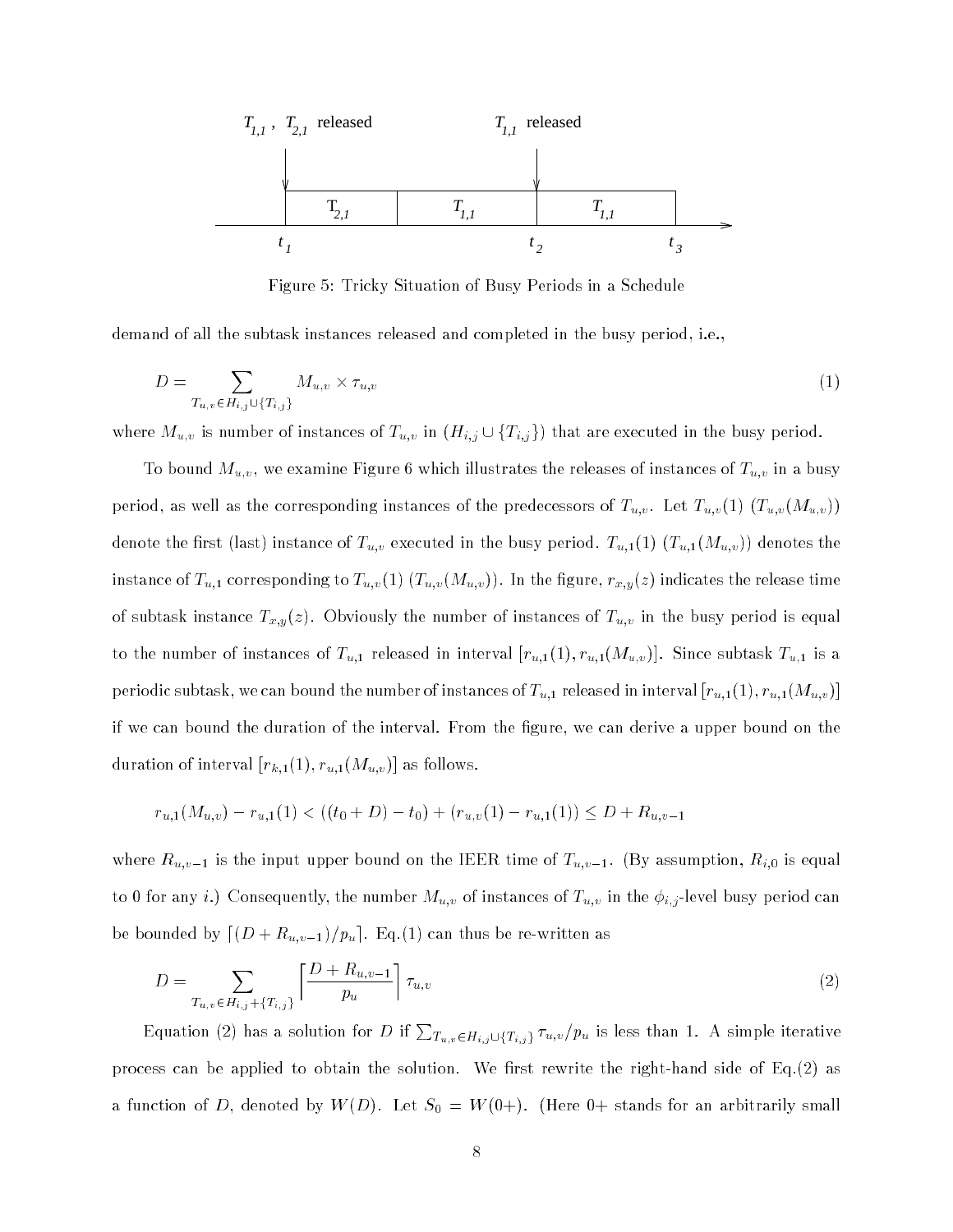

Figure 6: Maximal Duration of the  $\phi_{i,j}$ -level Busy Period

positive number.) Then for  $i = 1, 2, \ldots$ , let  $S_i = W(S_{i-1})$ . If there is a positive solution for D,  $S_i$ will eventually converge to the solution. This solution gives the maximum duration of any  $\phi_{i,j}$ -level busy period in the schedule of the processor where  $T_{i,j}$  executes.

We now try to obtain an upper bound on the IEER time for each instance of  $T_{i,j}$  in the busy period. Given the maximum duration D of any  $\phi_{i,j}$ -level busy period, the maximal number M of instances of  $T_{i,j}$  in the busy period is given by

$$
M = \left\lceil \frac{D + R_{i,j-1}}{p_i} \right\rceil \tag{3}
$$

Let  $t_0 + C(m)$   $(1 \leq m \leq M)$  be the worst-case completion time of  $T_{i,j}(m)$ , the mth instance of  $T_{i,j}$  in an  $\phi_{i,j}$ -level busy period. By an analysis similar to the one described in the previous paragraph, the following time demand and supply equation can be established for  $C(m)$ .

$$
C(m) = m\tau_{i,j} + \sum_{T_{u,v} \in H_{i,j}} \left[ \frac{C(m) + R_{u,v-1}}{p_u} \right] \tau_{u,v}
$$
\n(4)

Again, this equation has a solution for  $C(m)$  if  $\sum_{T_{u,v}\in H_{i,j}}\tau_{u,v}/p_u$  is less than 1. The iterative process described earlier can be applied to obtain the solution for  $C(m)$ . From Figure 6, a lower bound on the release time of  $T_{i,1}(m)$  is  $t_0 - R_{i,j-1} + (m-1)p_i$ . Let  $R(m)$  denote an upper bound on the IEER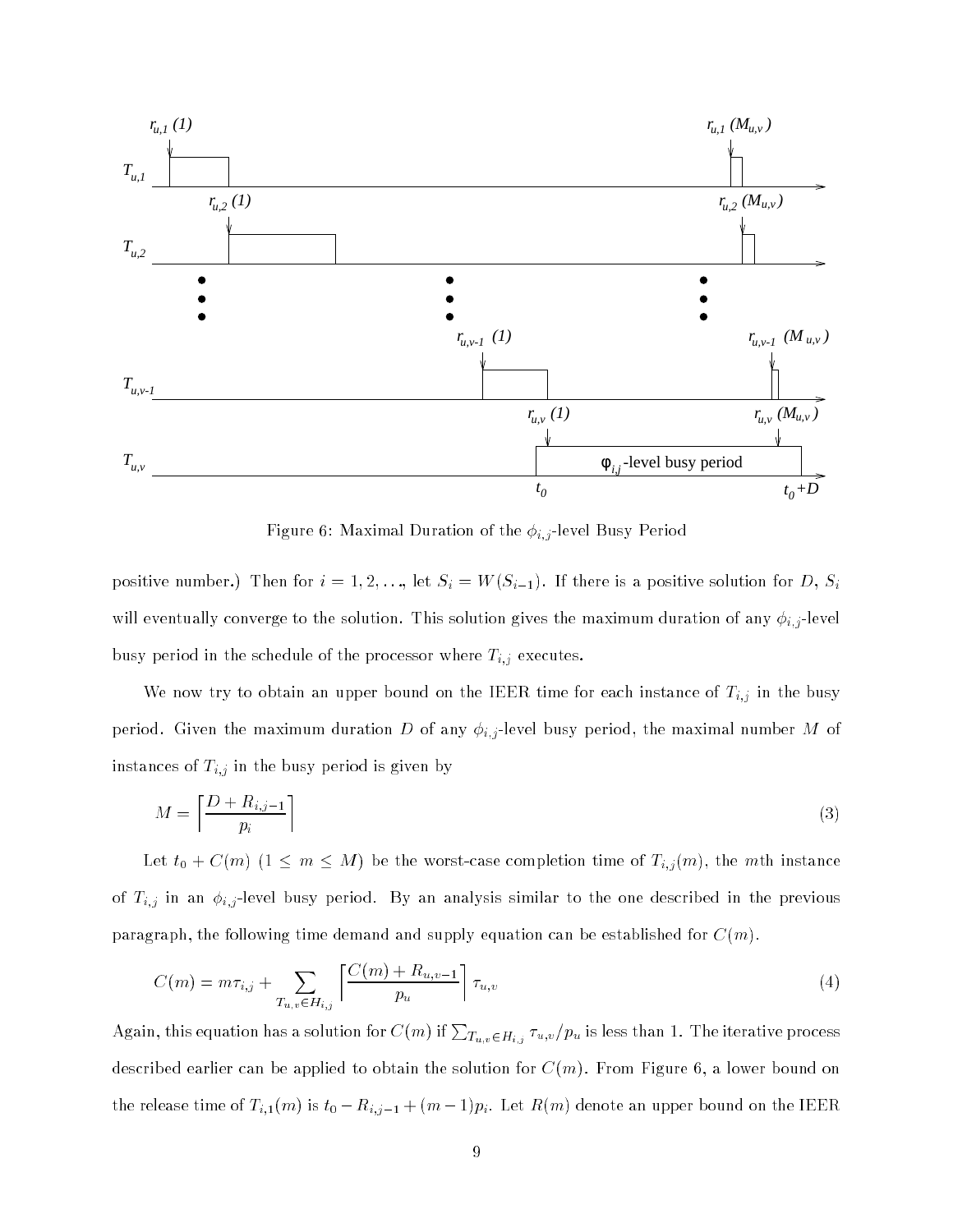time of  $T_{i,j}(m)$ , and it is thus computed by

$$
R(m) = (t_0 + C(m)) - (t_0 - R_{i,j-1} + (m-1)p_i)
$$
\n(5)

$$
= C(m) + R_{i,j-1} - (m-1)p_i \tag{6}
$$

Since  $R(m)$  is an upper bound on the IEER time of the mth instance of  $T_{i,j}$  in any  $\phi_{i,j}$ -level busy period, the maximum of  $R(m)$  for  $m = 1, 2, ..., M$  must be an upper bound on the IEER time of  $I_{i,j}$  in general. This is the new bound  $R_{i,j}$  computed by Algorithm IEERT. The pseudo-code of the Algorithm IEERT is listed in Figure 7. From the above analysis, we can see that the correctness of  $\bm{R}_{i,j}$  depends on the correctness of the input bounds. As long as all the input bounds are correct, the output bounds computed by Algorithm IEERT are correct.

#### Algorithm IEERT

#### Input :

1. A set  ${T<sub>i</sub>}$  of end-to-end periodic tasks.

2. A set  $\{R_{i,j}\}$  of bounds on the IEER times of subtasks.

**Output** : A set  $\{R_{i,j}\}$  of new bounds on the IEER times of subtasks.

#### Algorithm :

For each subtask  $T_{i,j}$ 

1. Compute the maximal duration D of a  $\phi_{i,j}$ -level busy period by solving the following equation

$$
D = \sum_{T_{u,v} \in H_{i,j} \cup \{T_{i,j}\}} \left[ \frac{D + R_{u,v-1}}{p_u} \right] \tau_{u,v}
$$

2. Compute the maximal number M of instances of  $T_{i,j}$  in a  $\phi_{i,j}$ -level busy period by

$$
M = \left\lceil \frac{D + R_{i,j-1}}{p_i} \right\rceil
$$

3. For 
$$
m = 1
$$
 to M do

(a) Compute  $C(m)$  by solving the following equation.

$$
C(m) = m\tau_{i,j} + \sum_{T_{u,v} \in H_{i,j}} \left[ \frac{C(m) + R_{u,v-1}}{p_u} \right] \tau_{u,v}
$$

- (b) Compute  $R(m)$  by  $R(m) = R_{i,j-1} + C(m) - (m-1)p_i$
- 4. Compute the new bound  $\mathfrak{n}_{i,j}$  by

$$
R'_{i,j} = \max\{R(m)\}, \quad for \ 1 \le m \le M
$$

#### Figure 7: Pseudo-Code of the Algorithm IEERT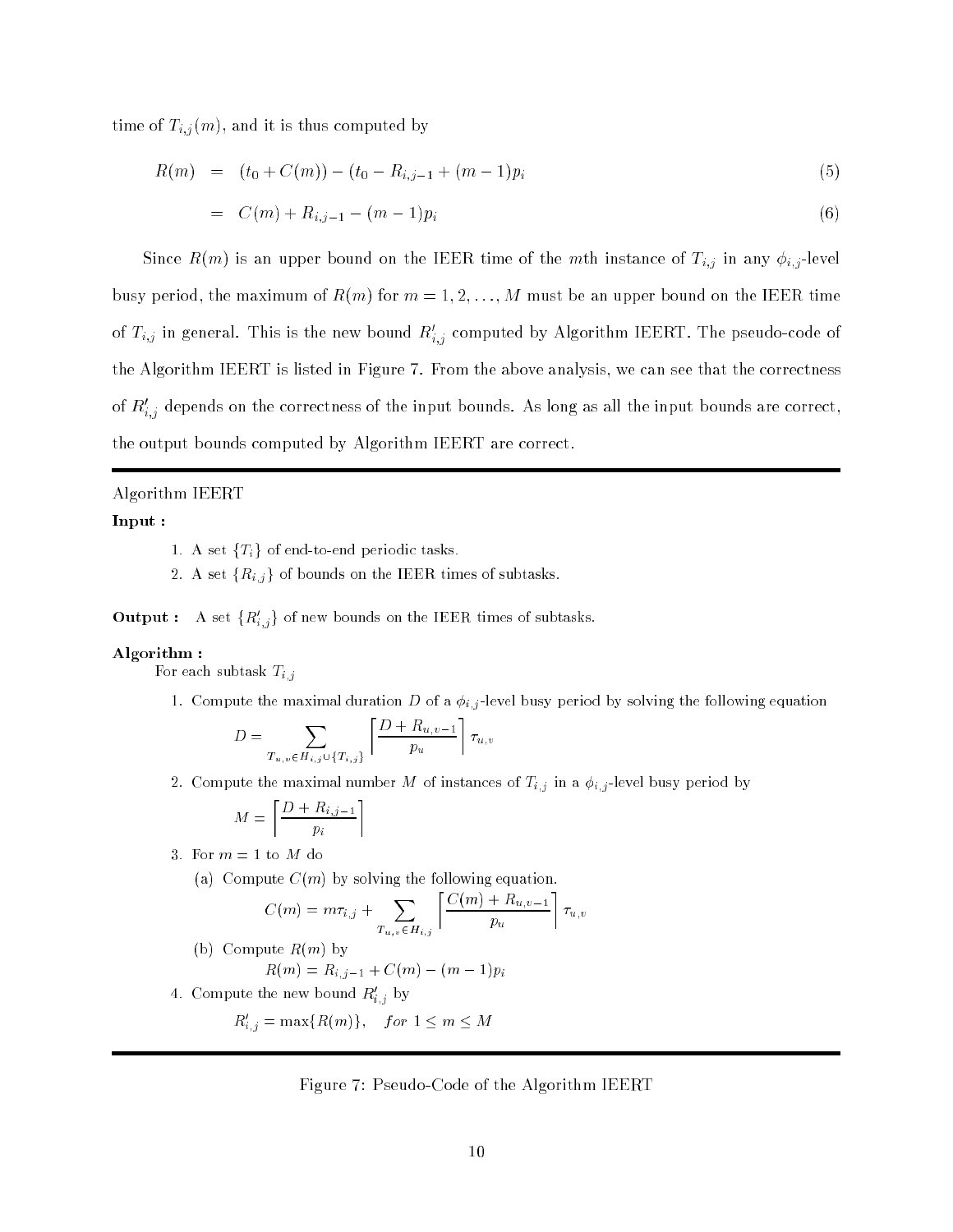### 3.2 Algorithm EERT/DS

Let  $\mathbf{R} = \{R_{i,j}\}\text{, and }IELRI\left(\mathbf{I},\mathbf{R}\right)$  denote the set  $\mathbf{R}_0$  of new upper bounds obtained by Algorithm IEERT, i.e.,  $\mathbf{R}' = IEERT(\mathbf{T}, \mathbf{R})$ . Figure 8 lists the pseudo code of Algorithm EERT/DS. In the initialization step, for each subtask  $T_{i,j}$ , we use sum of the maximum execution times of  $T_{i,j}$  and its predecessors as an initial estimate of the bound on its IEER time. Obviously, this estimation may be over-optimistic. After the iteration terminates, the bound on the IEER time of  $T_{i,n_i}$  computed during the last iteration is the bound on the EER time of  $T_i$ .

Algorithm EERT/DS

Input : Task set T.

Output : The set R of upper bounds on the EER times of tasks.

#### Algorithm :

1. For each subtask  $T_{i,j}$ ,

$$
R_{i,j} = \sum_{m=1}^{j} \tau_{i,m}
$$
  

$$
R'_{i,j} = 0
$$

2. Repeat until  $(n_{i,j} \equiv n_{i,j}$  for every subtask  $T_{i,j})$ 

(a)  $\mathbf{R}' = \mathbf{R}$ .

(b) 
$$
\mathbf{R} = I E E R T(\mathbf{T}, \mathbf{R}')
$$
.

 $3.5.$  For each task  $\frac{1}{2}$   $\frac{1}{2}$   $\frac{1}{2}$   $\frac{1}{2}$   $\frac{1}{2}$   $\frac{1}{2}$   $\frac{1}{2}$   $\frac{1}{2}$   $\frac{1}{2}$   $\frac{1}{2}$   $\frac{1}{2}$   $\frac{1}{2}$   $\frac{1}{2}$   $\frac{1}{2}$   $\frac{1}{2}$   $\frac{1}{2}$   $\frac{1}{2}$   $\frac{1}{2}$   $\frac{1}{2}$   $\frac{1}{2}$ 

#### Figure 8: Pseudo-Code of Algorithm EERT/DS

Theorem 1 states an important attribute of Algorithm IEERT, which can be applied directly to prove that Algorithm EERT/DS is correct. The proof of this theorem makes use of the following lemma.

**Lemma 1** Suppose that a subtask instance  $T_{i,j}(g)$  completes at time t. If the IEER time of every subtask instance  $T_{u,v}(w)$  that completes before t is no greater than  $X_{u,v} > 0$ , then the IEER time of  $\mathcal{I}_{i,j}(g)$  is no greater than  $\mathcal{A}_{i,j}$ , where  $\mathbf{X} = \mathbf{I} E E R \mathbf{I} (\mathbf{I}, \mathbf{X}).$ 

Proof: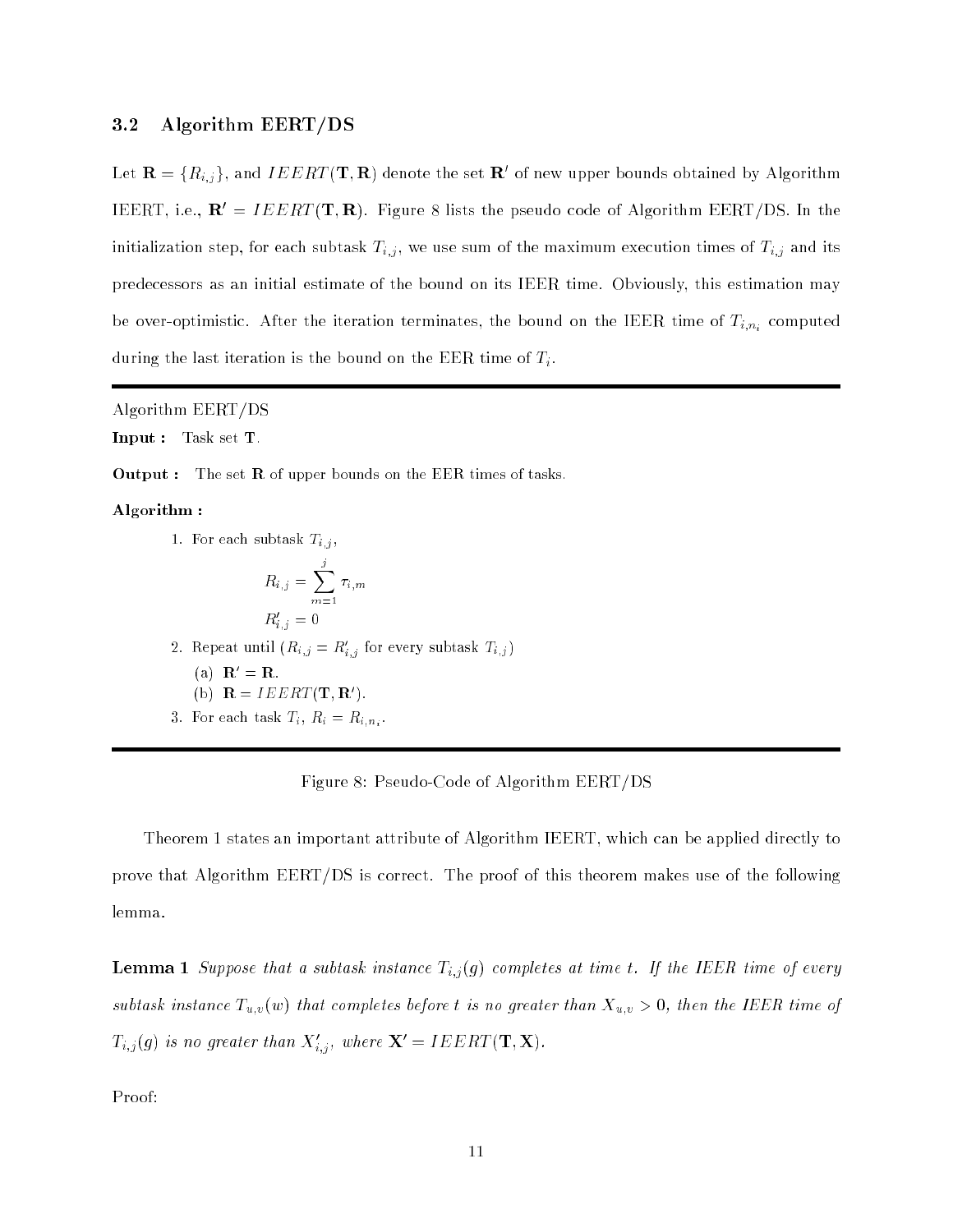The correctness of Lemma 1 follows from the extended busy period analysis presented in the previous  $\Box$ 

**Theorem 1** Suppose for each subtask  $T_{i,j}$  there exists some  $X_{i,j} > 0$ . Let  $X = \{X_{i,j}\}\$ . If  $X =$ IEERT (T; X), then Xi;j is a correct upper bound on the intermediate end-to-end response time of  $T_{i,j}$  .

Proof:

Suppose that the system starts to run at time origin. As an induction basis, we show that the IEER time of the first completed subtask instance in the system is no longer than  $X_{i,1}$ . We then prove that the IEER time of any subtask instance  $(T_{i,j}(g))$  that completes at time t is no longer than  $X_{i,j}$ either, provided that the IEER time of every subtask instance  $T_{u,v}(w)$  that completes before time t is no longer than the corresponding  $X_{u,v}$  value. By induction, we can conclude the theorem is correct.

- **Induction basis:** Starting from the time origin, the first completed subtask instance in the system must be the first instance of the first subtask of a task. Let this subtask instance denoted by  $T_{i,1}(1)$ . Suppose that  $T_{i,1}(1)$  completes at time t. Obviously on the processor where  $T_{i,1}$ executes,  $T_{i,1}(1)$  has the highest priority among all subtask instances that are released before time t. The response time of  $T_{i,1}(1)$  is then equal to its execution time which is less than or equal to  $\tau_{i,1}$ . On the other hand, by the condition of the theorem that  $\mathbf{X} = I E E R T(\mathbf{T}, \mathbf{X})$ , we can verify that  $X_{i,j}$  must be greater than or equal to  $\tau_{i,j}$  for every subtask  $T_{i,j}$ . Therefore, the response time of  $T_{i,1}(1)$ , or the IEER time of  $T_{i,1}(1)$  in this case, must be less than or equal to  $X_{i,1}$ .
- **Induction :** Suppose an arbitrary subtask instance  $T_{i,j}(g)$ , which is not the first completed subtask instance in the system, completes at time t, and the IEER time of every subtask instance  $T_{u,v}(w)$ that completes before time t is less than or equal to  $X_{u,v}$ . According to Lemma 1, the IEER time of  $T_{i,j}(g)$  is no greater than  $\Lambda_{i,j},$  where  $\boldsymbol{\Lambda}=IELRI(\boldsymbol{1},\boldsymbol{\Lambda}).$  By the condition specified in the theorem, we have  $X' = X$ . Thus the IEER time of  $T_{i,j} (g)$  is no greater than  $X_{i,j}$ . By induction, the IEER time of every subtask instance in this schedule is no greater than  $X_{i,j}$ .  $\Box$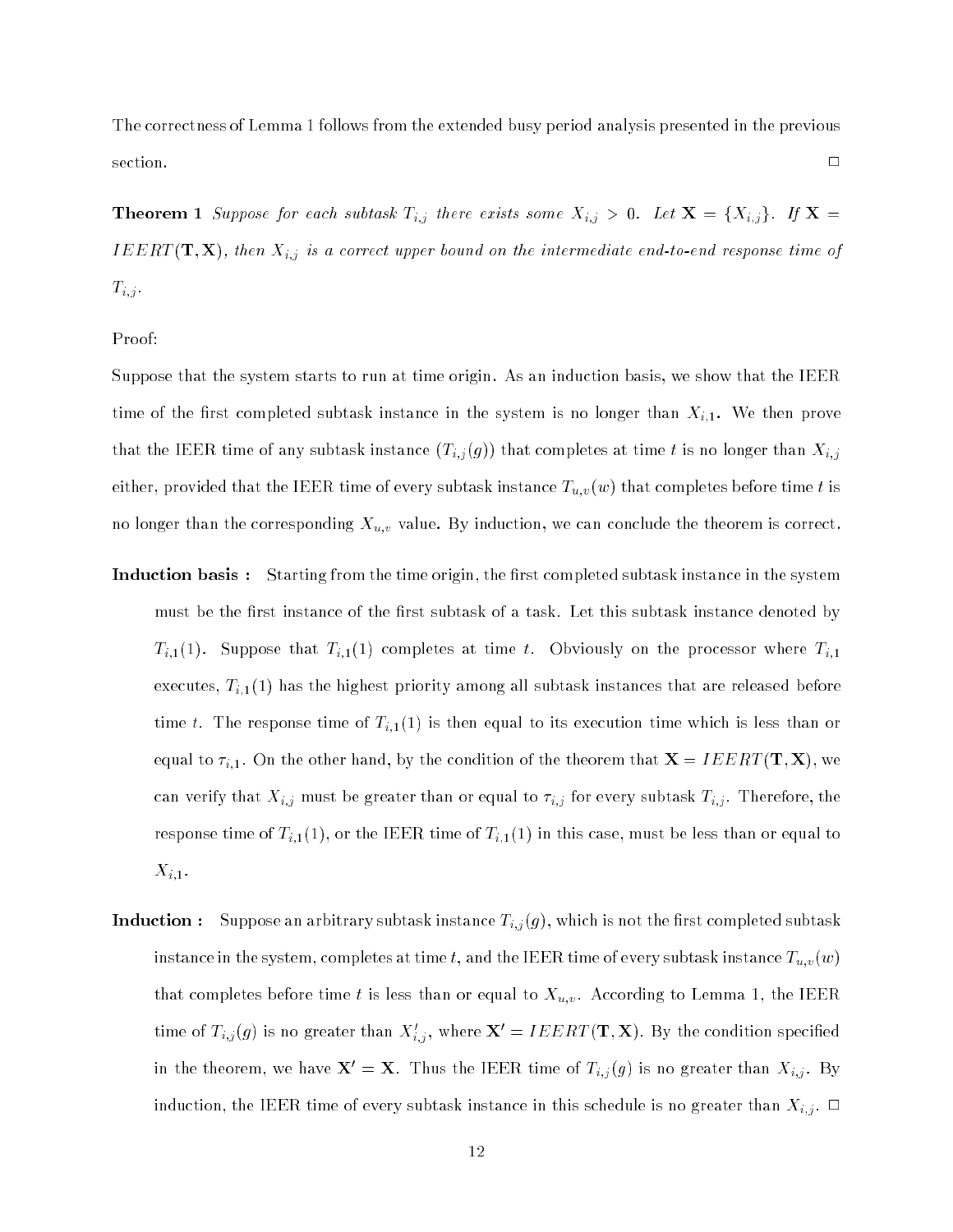Corollary <sup>1</sup> When it terminates, Algorithm EERT/DS yields correct upper bounds on task EER times.

### 3.3 Termination of Algorithm EERT/DS

Unfortunately, Algorithm EERT/DS does not always terminate, as shown by an example in Figure 9. In this example, there are 6 processors and 2 tasks. The period of each task is 3 time units, and the maximum execution time of each subtask is 1 time unit. On each processor the subtask whose corresponding box is drawn higher in the processor circle has a higher priority.



Figure 9: An Example to Show that Algorithm EERT/DS may Never Terminate

We now show that if we apply Algorithm EERT/DS to this system, the algorithm will never terminates. To do so, we follow the iteration steps in Algorithm EERT/DS. Specifically, we start with  $T_{1,1}$ ,  $T_{1,2}$  and  $T_{1,3}$ .

- 1. Initially,  $R_{1,1}$ ,  $R_{1,2}$  and  $R_{1,3}$  are equal to 1, 2, and 3 respectively.
- 2. After the first iteration,  $R_{1,1}$ ,  $R_{1,2}$  and  $R_{1,3}$  will increase by at least 1 time unit due to the presence of  $T_{2,4}$ ,  $T_{2,5}$  and  $T_{2,6}$ .
- 3. After at most 5 iterations,  $R_{1,3},\,R_{1,4}$  and  $R_{1,5}$  will increase by at least 3 time units compared with their initial values. This is because the increases of  $R_{1,1}$ ,  $R_{1,2}$  and  $R_{1,3}$  in Step 2 will be propagated to the bounds of later subtasks in the subtask chain. (See Step 3(b) in Algorithm IEERT.)
- 4. Due to the fact that  $R_{1,3}$ ,  $R_{1,4}$  and  $R_{1,5}$  have values 3 units larger than their respective initial values,  $R_{2,1}$ ,  $R_{2,2}$  and  $R_{2,3}$  will increase by at least 1 time unit compared with their initial value in the next iteration step. (See Step 3(a) in Algorithm IEERT.)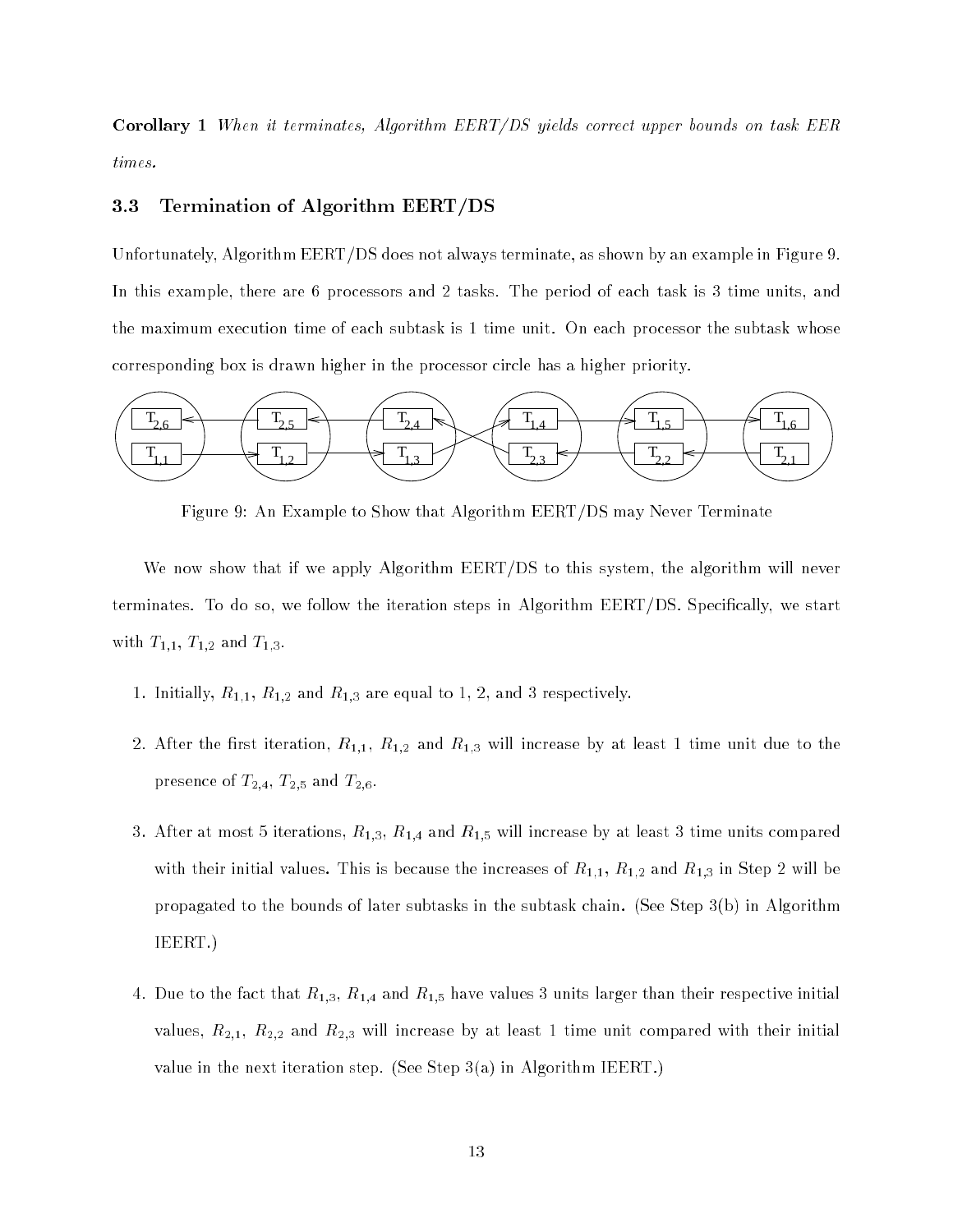5. Similar to Step 3, we will see, at most 5 iterations after step 4,  $R_{2,3},$   $R_{2,4},$  and  $R_{2,5}$  will increase by at least 3 time units compared with their initial values, due to the propagation of increases of  $R_{2,1}$ ,  $R_{2,2}$  and  $R_{2,3}$ . In the next iteration,  $R_{1,1}$ ,  $R_{1,2}$  and  $R_{1,3}$  will be further increased by at least 1 time unit. This essentially put us back to the similar situation when we started from step 2.

From the above description, we can see that the iteration in Algorithm EERT/DS essentially forms a positive feedback loop that causes the bounds on subtask IEER times to never converge. In practice, we are never interested in a bound which can be arbitrarily large. In particular, when tasks have relative deadlines, we are not interested in the bounds anymore once we know that the bounds are larger than the deadlines. In this case, we can set up an additional termination condition for Algorithm EERT/DS so that it terminates either when an solution is obtained or when the bounds exceed the relative deadlines.

### 4 Relation with Previous Work

As we have mentioned earlier, Tindell, and et al. proposed a solution in [2] for a very similar problem. In their approach, the irregular release times are called *release jitters*, and the extra interference to a target subtask caused by release jitters is counted in their extended busy period analysis method [6, 7]. The release jitters are propagated along the subtask chains. The response time of each subtask is thus bounded and the bound on the EER time of each task is simply the sum of the bounds on the response times of all its subtasks.

However, in their approach, although the release jitters of the interfering subtasks, i.e., subtasks that are in  $H_{i,j}$ , are correctly taken into account, release jitters of the target subtask is not taken into account. Tindell, et al. assumed that the target subtask is periodic [7]. This is only true for the first subtask in each end-to-end task. When a target subtask  $(T_{i,j})$  is not the first subtask, itself has release jitters. In an extreme case, several instances of  $T_{i,j}$  may be released closely together in time, and the worst-case response time of  $T_{i,j}$  is longer than the one when  $T_{i,j}$  is periodic, which is obtained by the method in [7]. Since the approach proposed in [2] uses the method in [7] to obtain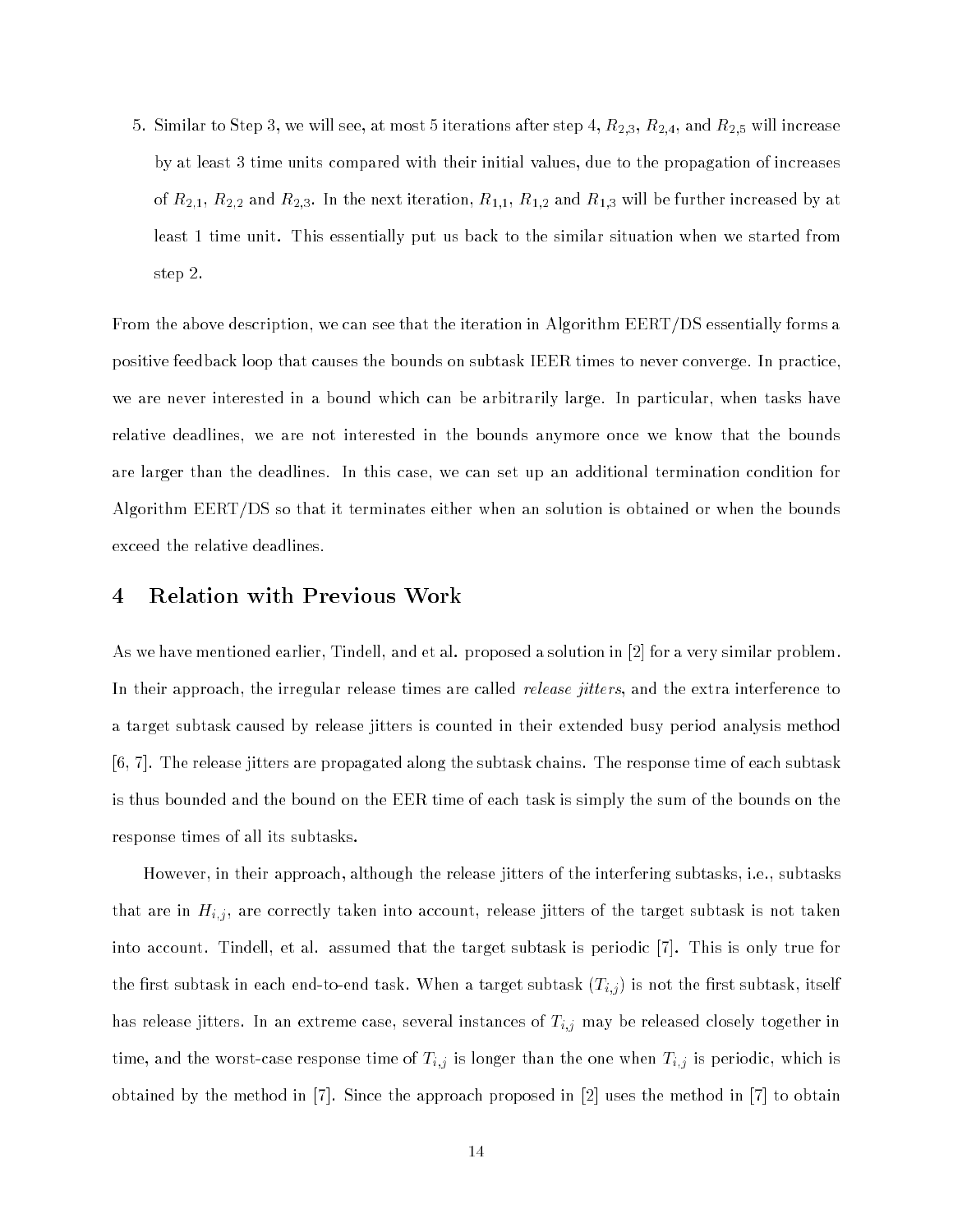an upper bound on the response time of a subtask, we expect that in general Tindell's approach will not yield correct upper bounds on the end-to-end response times of tasks.

### 5 Summary

In this report, we described an algorithm, Algorithm EERT/DS, that computes upper bounds on the task EER times in an end-to-end system where the DS synchronization protocol and fixed priority scheduling algorithms are used. The DS protocol has many merits: it is simple to implement, it has low run-time overhead, and it yields short average EER times of tasks [1]. Algorithm EERT/DS enables us to analyze the schedulability of a system that uses the DS protocol and, consequently, makes the DS protocol applicable to hard real-time systems.

In this report, we assume that fixed priority scheduling is used. It is possible a dynamic priority scheme might work better in such a systems. In that case, Algorithm EERT/DS is not applicable anymore, and new analysis methods need to be developed in the future.

### References

- [1] J. Sun and J. W.S. Liu. Synchronization protocols in distributed real-time systems. In The 16th International Conference on Distributed Computing Systems, Hong Kong, May 1996.
- [2] K. Tindell and J. Clark. Holistic schedulability analysis for distributed hard real-time systems. Microprocessing and Microprogramming,  $50(2):117{-}134$ , April 1994.
- [3] C. L. Liu and J. W. Layland. Scheduling algorithms for multiprogramming in a hard-real-time environment. Journal of the Association for Computing Machinery,  $20(1)$ :46-61, January 1973.
- [4] J. Lehoczky, L. Sha, and Y. Ding. The rate monotonic scheduling algorithm: Exact characterization and average case behavior. In IEEE Real-Time Systems Symposium, pages  $166{-}171$ , December 1989.
- [5] J. Lehoczky. Fixed priority scheduling of periodic task sets with arbitrary deadlines. In 11th IEEE Real-Time Systems Symposium, pages 201-209, December 1990.